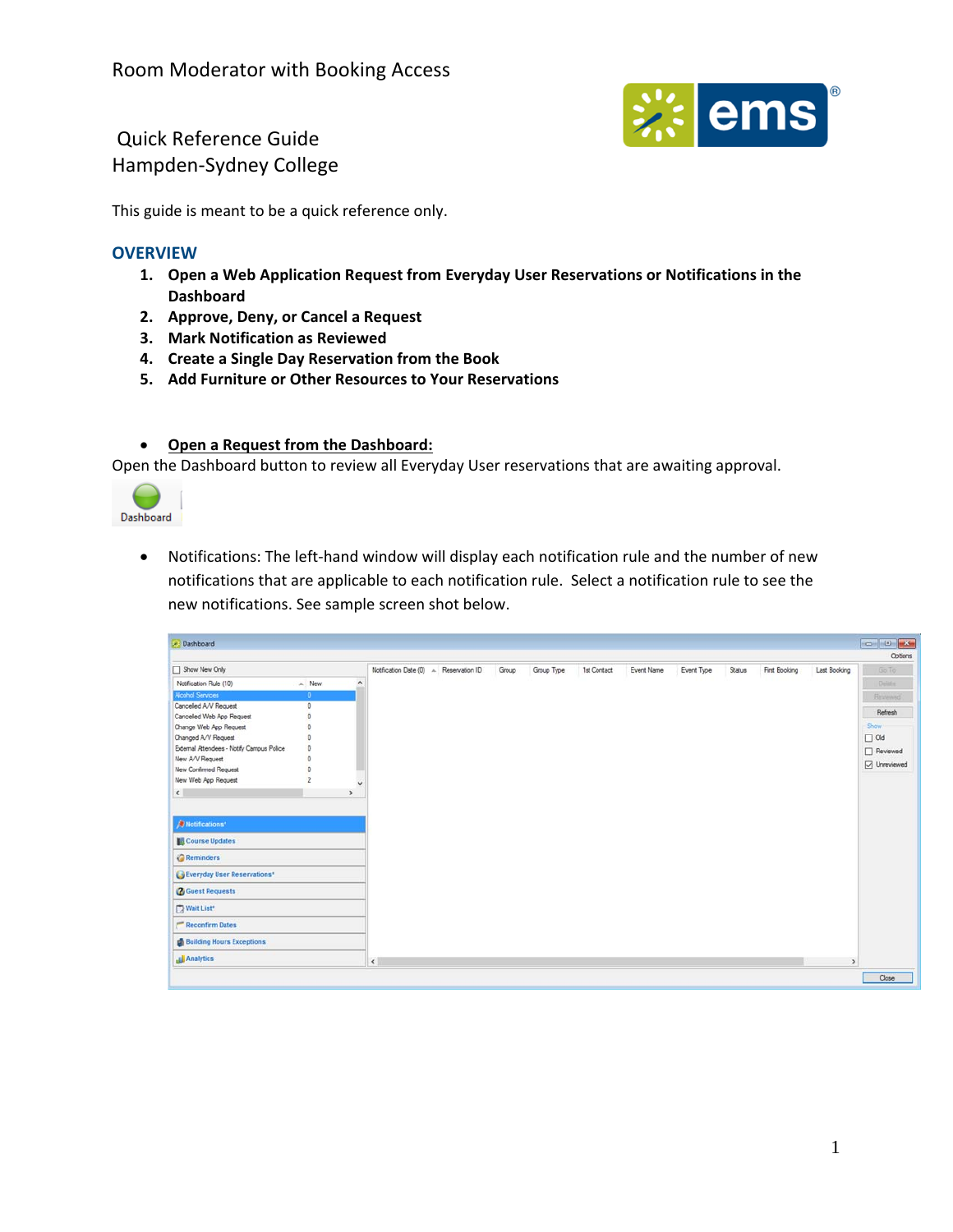

| Show New Only                            | Notification Date (10) | Type      | <b>Booking Date</b> | Start   | End              | Building | Room             | Go To                       |
|------------------------------------------|------------------------|-----------|---------------------|---------|------------------|----------|------------------|-----------------------------|
| $\triangle$ New<br>Notification Rule (5) | 7/30/2008 3:27 PM      | Change    | 8/19/2008 Tue       | 8:00 AM | 12:00 PM UK - CW |          | 10.Enzo - All    | <b>Delete</b>               |
| Catering Change Order                    | 8/19/2008 11:37 AM     | Change    | 8/28/2008 Thu       | 6:00 AM | 7:30 AM          | UK-CW    | 10. Enzo - South | Reviewed                    |
| New AV Request and/or Change Request 0   | 8/19/2008 11:37 AM     | Change    | 8/28/2008 Thu       | 7:00 AM | 9:30 AM          | UK-CW    | 10. Enzo - South |                             |
| New Catering Order<br>O                  | 10/15/2008 1:57 PM     | Change    | 10/29/2008 Wed      | 9:00 AM | 10:00 AM UK - CW |          | 10. Enzo - North | Refresh                     |
| New Web Request                          | 12/10/2008 10:40 AM    | Cancelled | 12/18/2008 Thu      | 3:00 PM | 5:00 PM          | UK-CW    | 10. Enzo - South | Show                        |
| New/Changed Video-conference<br>0        | 12/11/2008 1:48 PM     | Change    | 12/18/2008 Thu      | 8:30 AM | 11:30 AM UK - CW |          | CQ02-Conferen    | $\boxed{\triangledown}$ Old |
|                                          | 1/14/2009 9:27 AM      | Change    | 1/16/2009 Fri       | 8:00 AM | 10:00 AM UK - CW |          | CQ02- Conferen   | <b>V</b> Reviewed           |
|                                          | 7/1/2009 2:42 PM       | Change    | 7/16/2009 Thu       | 8:15 AM | 11:15 AM UK - CW |          | 10.Enzo - South  |                             |
|                                          | 7/16/2009 1:20 PM      | Change    | 7/21/2009 Tue       | 8:00 AM | 10:00 AM UK - CW |          | CQ02 - Conferer  | V Unreviewed                |
|                                          | 7/24/2009 11:37 AM     | Change    | 7/28/2009 Tue       | 8:00 AM | 10:00 AM UK - CW |          | CQ02-Conferen    |                             |

● Double-click on the room request in the right-hand window to open the reservation in the Navigator.

| General Council Annual |                                                   | User Defined Fields (0)                 |                                            |            |                          | Transactions (0)       |                                                       | <b>B</b> History<br>Comments (0) |            |                       | $E$ Emails $(0)$ |  |
|------------------------|---------------------------------------------------|-----------------------------------------|--------------------------------------------|------------|--------------------------|------------------------|-------------------------------------------------------|----------------------------------|------------|-----------------------|------------------|--|
| 7/27/2015 Mon 7        |                                                   | Reservation Summary                     |                                            | Properties |                          |                        | Reminders (0)                                         |                                  |            |                       | Attachments (0)  |  |
|                        | Event Name:                                       | <b>General Council Annual Reception</b> |                                            |            |                          |                        |                                                       |                                  |            |                       | Edit             |  |
|                        | Employees:<br><b>1st Contact:</b>                 |                                         | <b>Provost's Office</b><br><b>John Ray</b> |            | Status:<br>Event Coordin |                        | <b>Web Request</b>                                    |                                  |            |                       | Confirmation     |  |
|                        | Phone:                                            | 240-4229177                             |                                            |            | Salesperson:             | (none)<br>$($ nome $)$ |                                                       |                                  |            |                       | Change Status    |  |
|                        | Reservation No.:<br>13                            |                                         |                                            |            |                          |                        |                                                       |                                  |            | <b>Update Pricing</b> |                  |  |
|                        |                                                   |                                         |                                            |            |                          |                        |                                                       |                                  |            |                       |                  |  |
|                        | Drag a column header here to group by that column |                                         |                                            |            |                          |                        |                                                       |                                  |            |                       | New              |  |
|                        | Date                                              | Start                                   | End                                        | Time Zone  | Building                 | Room                   | Event                                                 |                                  | Event Type | Status                | Edit             |  |
|                        |                                                   | 7/27/2015 Mon 7:00 PM 11:30 PM MT       |                                            |            | SMTH                     |                        | SMTH 102 General Council Annual Reception Maintenance |                                  |            | Web Request           | Delete           |  |
|                        |                                                   |                                         |                                            |            |                          |                        |                                                       |                                  |            |                       | Tools            |  |
|                        |                                                   |                                         |                                            |            |                          |                        |                                                       |                                  |            |                       | Details          |  |

- **Approve or deny a request from the Navigator:**
	- Review the events scheduled in rooms around this request and determine if this request is suitable.
	- Right-click and select "Go to Book" to see other bookings in that room and the surrounding rooms.
	- Select the Reservation level of the reservation. This is the top layer in the left-hand pane just like in the image above.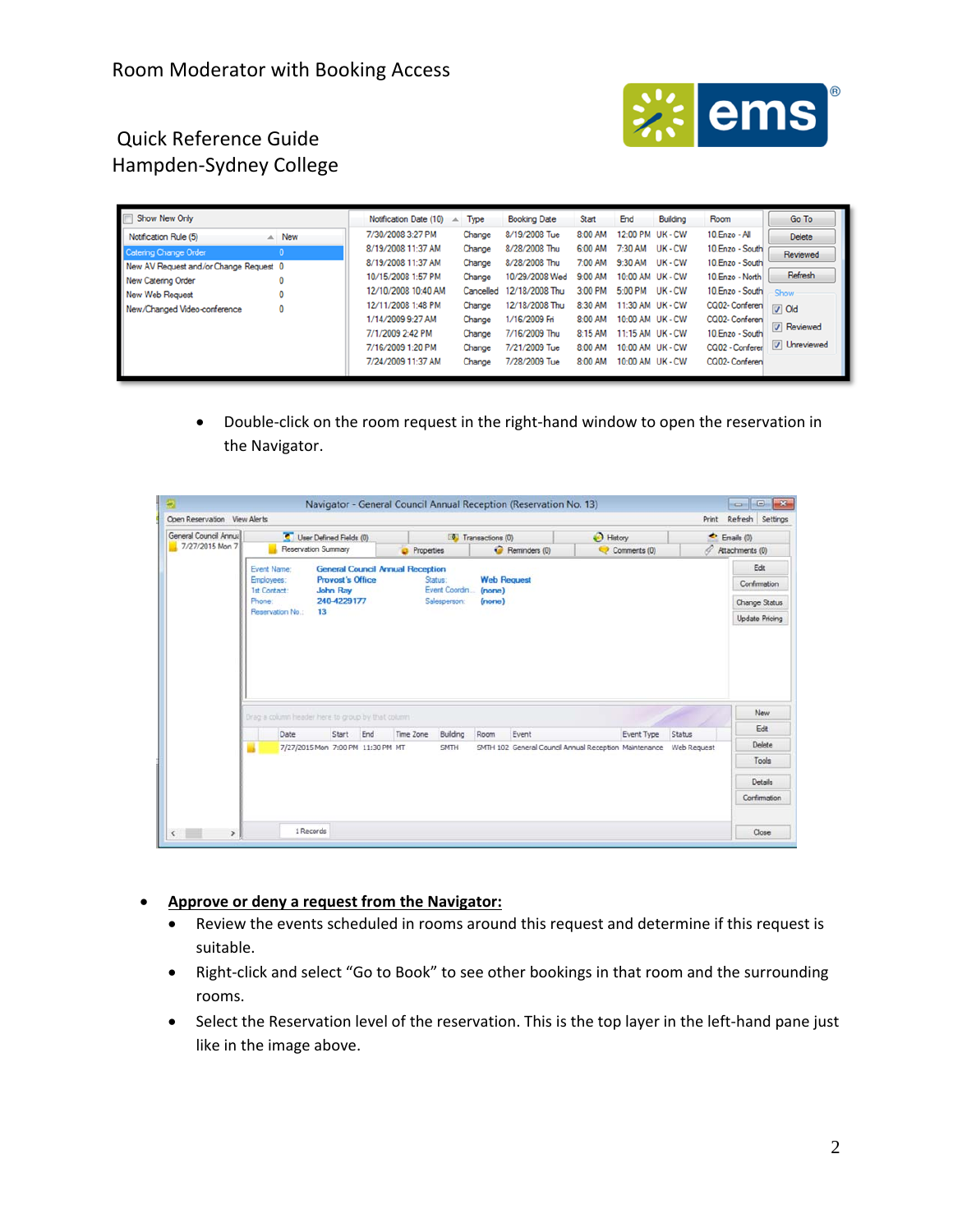

Click the Change Status button located on the right side of the Navigator window.

|                                   | (Reservation No. 13) - Change Booking Status                         |  |
|-----------------------------------|----------------------------------------------------------------------|--|
| Status:                           | Confirmed<br>Current Reservation Status: Web Request<br>$\checkmark$ |  |
| Reconfirm Date:                   | $\overline{\phantom{a}}$                                             |  |
| <b>Update Reservation Status:</b> | ⊽                                                                    |  |
| Send Confirmation If Successful:  | $\overline{\blacktriangledown}$                                      |  |
|                                   |                                                                      |  |
|                                   |                                                                      |  |
|                                   |                                                                      |  |
|                                   |                                                                      |  |
|                                   |                                                                      |  |
|                                   |                                                                      |  |
|                                   |                                                                      |  |
|                                   |                                                                      |  |
|                                   |                                                                      |  |
|                                   |                                                                      |  |
|                                   |                                                                      |  |
| Cancel                            | Next >                                                               |  |

- MODERATORS should uncheck the Send Confirmation only Cameron and DeAnna will confirm event requests. NO WAY to automate this being unchecked.
- Choose the appropriate status for this request (choose **Moderator Approved** or **Moderator Denied**)
- Select the individual bookings that you would like to change. Click Finish.

| $\frac{1}{2}$ |              |                          |                     |         |                    |             |      | (Reservation No. 13) - Change Booking Status          |            |        |              |
|---------------|--------------|--------------------------|---------------------|---------|--------------------|-------------|------|-------------------------------------------------------|------------|--------|--------------|
|               |              | Select Bookings:         |                     |         |                    |             |      |                                                       |            |        |              |
|               |              | Date                     | $\triangle$ Weekday | Start   | End                | Building    | Room | Event                                                 |            | Status | Servic       |
|               |              | 7/27/2015 Mon Monday     |                     | 7:00 PM | 11:30 PM           | <b>SMTH</b> |      | SMTH 102 General Council Annual Reception Web Request |            |        |              |
|               |              |                          |                     |         |                    |             |      |                                                       |            |        |              |
|               |              |                          |                     |         |                    |             |      |                                                       |            |        |              |
|               |              |                          |                     |         |                    |             |      |                                                       |            |        |              |
|               |              |                          |                     |         |                    |             |      |                                                       |            |        |              |
|               |              |                          |                     |         |                    |             |      |                                                       |            |        |              |
|               |              |                          |                     |         |                    |             |      |                                                       |            |        |              |
|               |              |                          |                     |         |                    |             |      |                                                       |            |        |              |
|               |              |                          |                     |         |                    |             |      |                                                       |            |        |              |
|               |              |                          |                     |         |                    |             |      |                                                       |            |        |              |
|               |              |                          |                     |         |                    |             |      |                                                       |            |        |              |
|               |              |                          |                     |         |                    |             |      |                                                       |            |        |              |
|               | $\checkmark$ |                          |                     |         |                    |             |      |                                                       |            |        | $\,$         |
|               |              | Hide Cancelled Bookings: |                     | n.      | Hide Old Bookings: | ▽           |      |                                                       | Select All |        | Unselect All |
| İ             |              |                          |                     |         |                    |             |      |                                                       |            |        |              |
|               |              | Cancel                   |                     |         |                    |             |      |                                                       | < Previous |        | Finish       |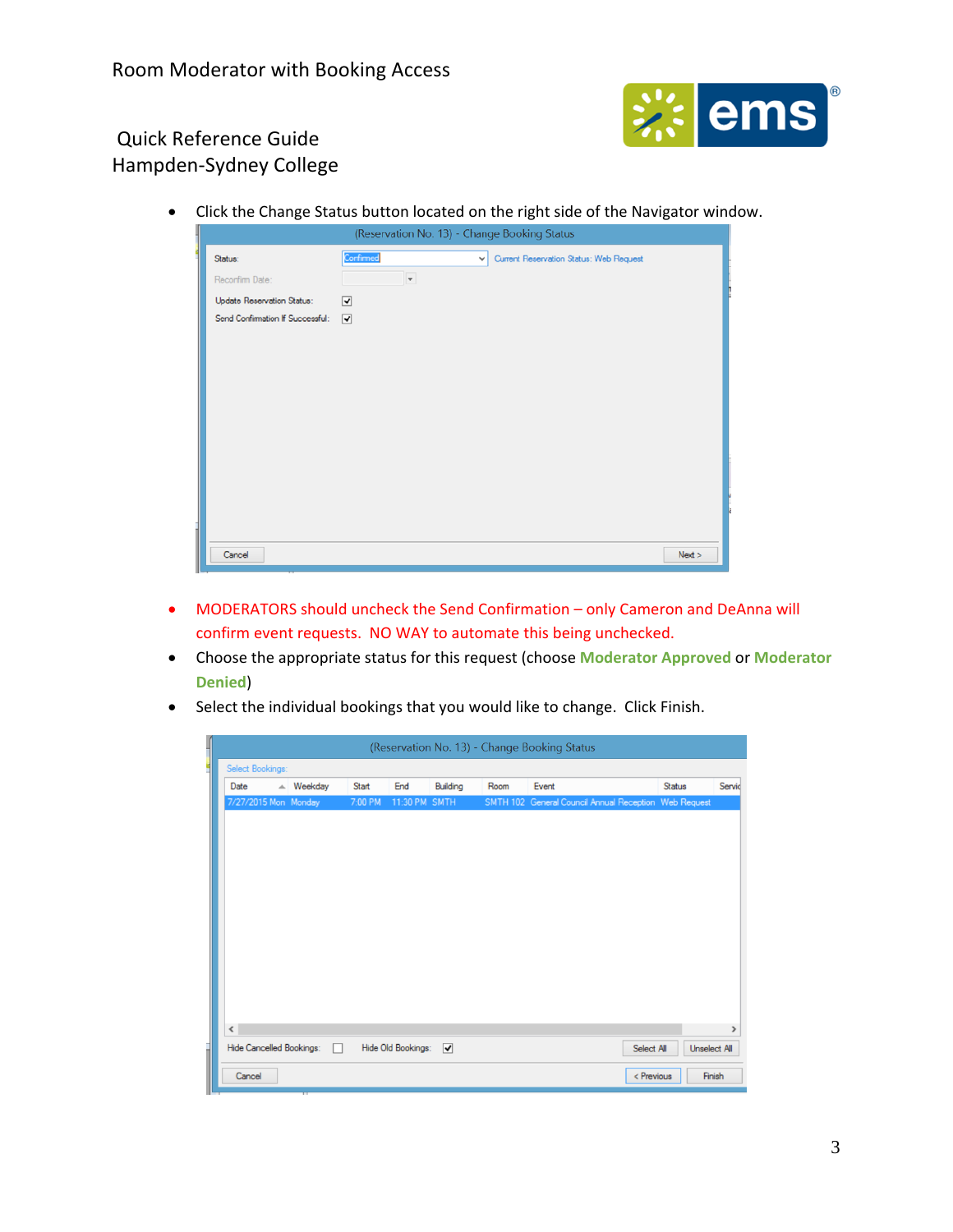

- **Mark Everyday User Reservation Notification as Reviewed in the Dashboard**
	- Now that you are finished working on the reservation, close the reservation Navigator to return to the Dashboard.
	- In the "Everyday User Reservations" area of the dashboard, click *Refresh*. Requests that were processed will disappear from the list.
	- If you were working in the "Notifications" are of the dashboard, highlight the room request you just responded to and click *Reviewed*.

| Dashboard                                            |              |                                 |                                        |              |                                  |               |              |                    |            |               |                           |               |               |
|------------------------------------------------------|--------------|---------------------------------|----------------------------------------|--------------|----------------------------------|---------------|--------------|--------------------|------------|---------------|---------------------------|---------------|---------------|
|                                                      |              |                                 |                                        |              |                                  |               |              |                    |            |               |                           |               | Options       |
| Show New Only                                        |              |                                 | Notification Date (1) - Reservation ID |              | Group                            | Group Type    | 1st Contact  | Event Name         | Event Type | <b>Status</b> | First Booking             | Last Bod      | Go To         |
| Notification Rule (10)                               | - New        | $\sim$                          | 9/30/2015 11:07 AM                     | 66571        | Logan Steinbrink Faculty / Staff |               | (none)       | <b>Acchol Test</b> | Conference |               | Web Request 9/30/2015 Wed | 9/30/20       | <b>Delete</b> |
| Cancelled A/V Request                                | 0            |                                 |                                        |              |                                  |               |              |                    |            |               |                           |               | Reviewed      |
| Cancelled Web App Request                            | 0            |                                 |                                        |              |                                  |               |              |                    |            |               |                           |               | Refresh       |
| Change Web App Request                               | 0            |                                 |                                        |              |                                  |               |              |                    |            |               |                           |               |               |
| Changed A/V Request                                  | $\circ$      |                                 |                                        |              |                                  |               |              |                    |            |               |                           |               | <b>Show</b>   |
| External Attendees - Notify Campus Police            | $\mathbf 0$  |                                 |                                        |              |                                  |               |              |                    |            |               |                           |               | $\Box$ Old    |
| New A/V Request                                      | 0            |                                 | $\leq$                                 |              |                                  |               |              |                    |            |               |                           | $\rightarrow$ | □ Reviewed    |
| New Confirmed Request                                | ٥            |                                 | New Bookings Changes Notified Users    |              |                                  |               |              |                    |            |               |                           |               | □ Unreviewed  |
| New Web App Request<br>Work Order Request - Specific | 0<br>$\circ$ |                                 | Date                                   | Start<br>End | Building                         | Event<br>Room |              |                    |            |               |                           |               |               |
| $\left\langle \right\rangle$                         |              | $\overline{ }$<br>$\rightarrow$ | 9/30/2015 Wed 3:30 PM                  |              | 7:30 PM UNION                    | Cont 1        | Alcohol Test |                    |            |               |                           |               |               |
| <b>Notifications</b>                                 |              |                                 |                                        |              |                                  |               |              |                    |            |               |                           |               |               |
| Course Updates                                       |              |                                 |                                        |              |                                  |               |              |                    |            |               |                           |               |               |
| Reminders                                            |              |                                 |                                        |              |                                  |               |              |                    |            |               |                           |               |               |
| Everyday User Reservations*                          |              |                                 |                                        |              |                                  |               |              |                    |            |               |                           |               |               |
| <b><i>Q</i></b> Guest Requests                       |              |                                 |                                        |              |                                  |               |              |                    |            |               |                           |               |               |
| Wait List*                                           |              |                                 |                                        |              |                                  |               |              |                    |            |               |                           |               |               |
| Reconfirm Dates                                      |              |                                 |                                        |              |                                  |               |              |                    |            |               |                           |               |               |
| <b>Building Hours Exceptions</b>                     |              |                                 |                                        |              |                                  |               |              |                    |            |               |                           |               |               |
| <b>Analytics</b>                                     |              |                                 |                                        |              |                                  |               |              |                    |            |               |                           |               |               |
|                                                      |              |                                 |                                        |              |                                  |               |              |                    |            |               |                           |               | Close         |

#### **Create a Single Day Reservation from the Book**

- Select the Book button from the toolbar. Book
- In the book, on the row that represents the room you want to reserve, click on the time that you want the event to begin, and drag to the time you want the event to end.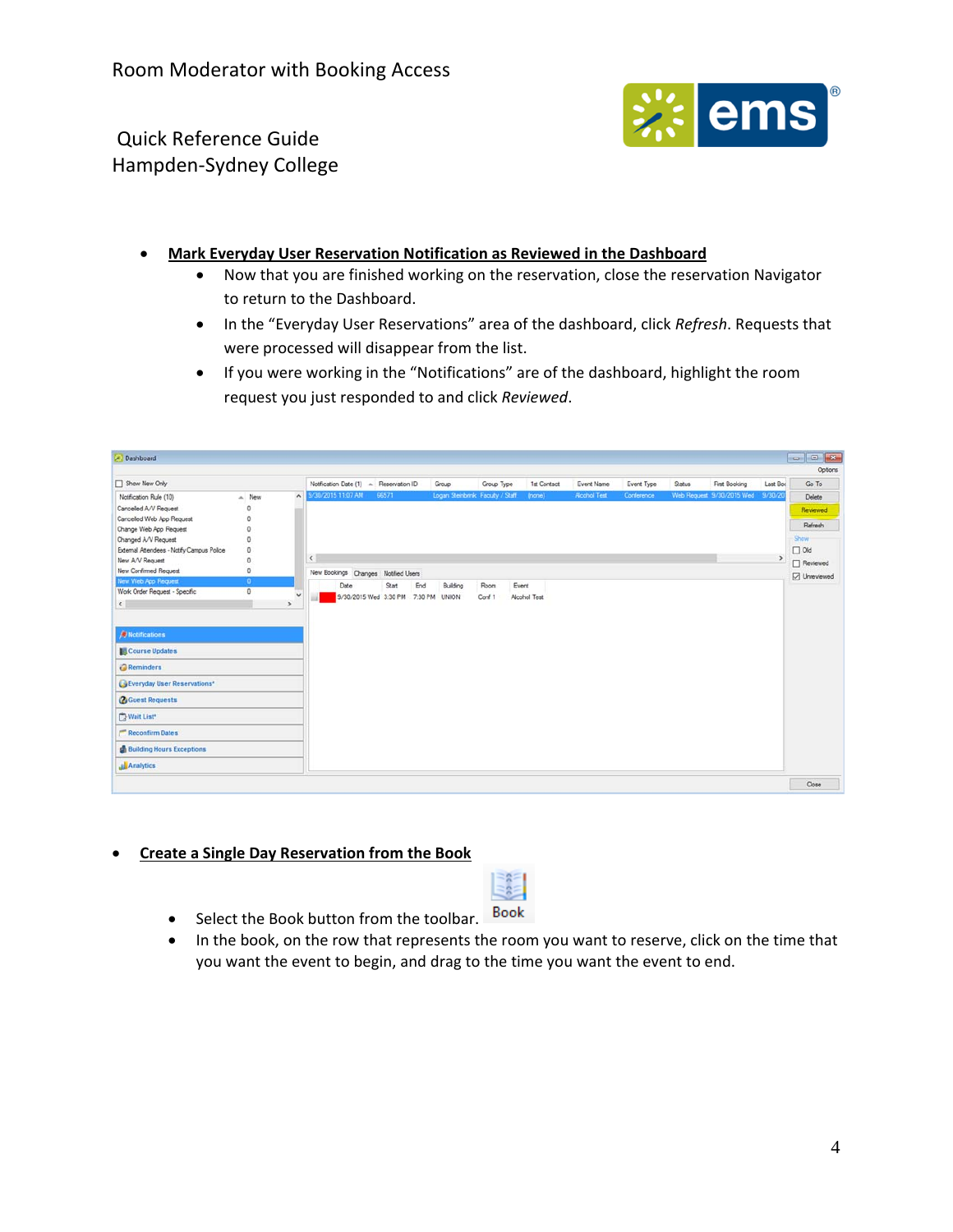

| <b>Building: Coolidge Building</b>        |          |                  | v View: Daily v Print |   |    |    |                                                                                            |  | Time Zone: Eastern Time |                                 |   |   | - Refresh Options |
|-------------------------------------------|----------|------------------|-----------------------|---|----|----|--------------------------------------------------------------------------------------------|--|-------------------------|---------------------------------|---|---|-------------------|
| Date: $1/20/2014$ Mon $\rightarrow$ Today |          | Day $\leftarrow$ |                       |   |    |    | Week $\leftarrow \rightarrow$ Month $\leftarrow \rightarrow$ Year $\leftarrow \rightarrow$ |  |                         |                                 |   |   |                   |
| Filter                                    |          |                  |                       |   |    |    | Monday, January 20, 2014 Martin Luther King Holiday 2014                                   |  |                         |                                 |   |   |                   |
| Rooms (8)                                 | Capacity | 7                | 8                     | 9 | 10 | 11 | 12p                                                                                        |  | $\overline{2}$          | 3                               | 4 | 5 | 6                 |
| <b>Coolidge Building</b>                  |          |                  |                       |   |    |    |                                                                                            |  |                         | Martin Luther King Holiday 2014 |   |   |                   |
| 101                                       | 40       |                  |                       |   |    |    |                                                                                            |  |                         |                                 |   |   |                   |
| 102                                       | 40       |                  |                       |   |    |    |                                                                                            |  |                         | <b>Test Billing Event</b>       |   |   |                   |
| 103                                       | 40       |                  |                       |   |    |    |                                                                                            |  |                         |                                 |   |   |                   |
| 104                                       | 40       |                  |                       |   |    |    |                                                                                            |  |                         |                                 |   |   |                   |
| 110 Lab                                   | 20       |                  |                       |   |    |    |                                                                                            |  |                         |                                 |   |   |                   |
| 111 Lab                                   | 20       |                  |                       |   |    |    |                                                                                            |  |                         |                                 |   |   |                   |
| $112$ Lab                                 | 20       |                  |                       |   |    |    |                                                                                            |  |                         |                                 |   |   |                   |
| 200 (Auditorium)                          | 200      |                  |                       |   |    |    |                                                                                            |  |                         |                                 |   |   |                   |

The Reservation Wizard window will open. Choose a status and click next.

| z, |                                               |              |                |              |                |                |               | <b>Reservation Wizard</b>             | $\Box$<br>$\boldsymbol{\mathsf{x}}$ |
|----|-----------------------------------------------|--------------|----------------|--------------|----------------|----------------|---------------|---------------------------------------|-------------------------------------|
|    | <b>Wizard Template:</b>                       |              | (none)         |              |                | $\ddot{}$      |               |                                       | Options                             |
|    | Calendar Selected Dates (1)                   |              |                |              |                |                |               | Location Features                     |                                     |
|    | <<                                            | $<$ January  |                |              |                | 2014 >         | $\rightarrow$ | -Search                               |                                     |
|    | $\mathsf{s}$                                  | M            | т              | W            | т              | F              | s             | Method:                               |                                     |
|    | 29                                            | 30           | 31             | $\mathbf{1}$ | $\overline{2}$ | 3              | 4             | Coolidge Building<br>Building:        | $\sim$                              |
|    | 5                                             | 6            | $\overline{7}$ | 8            | $\overline{9}$ | 10             | 11            | 104<br>Room:                          |                                     |
|    | 12                                            | 13           | 14             | 15           | 16             | 17             | 18            | Location:<br>- Room Specifications: - |                                     |
|    | 19                                            | 20           | 21             | 22           | 23             | 24             | 25            | (d)<br>Type:                          | $\checkmark$                        |
|    | 26                                            | 27           | 28             | 29           | 30             | 31             | $\mathbf{1}$  | (a)<br>Floor.                         | $\mathcal{G}$                       |
|    | $\overline{2}$                                | 3            | 4              | 5            | 6              | $\overline{7}$ | 8             | Setup Type:<br>(dall)                 | $\vee$                              |
|    | Date Pattern                                  |              |                | Clear Month  |                | Clear All      |               | Setup Count: 0                        |                                     |
|    | Time                                          |              |                |              |                |                |               | <b>Status</b>                         |                                     |
|    | Start:                                        | 10:00 AM     |                | $\cdot$      | End: 1:00 PM   | $\cdot$        |               | Confirmed<br>Recordim<br>Status:      | $\scriptstyle\rm w$                 |
|    | Time Zone:                                    | Eastern Time |                |              |                |                | v             |                                       |                                     |
|    | -Setup/Teardown -                             |              |                |              |                |                |               |                                       |                                     |
|    | Use Default: V Minutes v Setup: 0 Teardown: 0 |              |                |              |                |                |               |                                       |                                     |
|    | Cancel                                        | Reset        |                |              | Group Info     |                |               |                                       | New >                               |

 Complete the reservation by indicating the event name, Add your group and the person in your department you are booking for (if you do not see the person you are booking for, please contact Cheryle Dixon (223‐6856), and other critical event information. Information that is required will have a red button next to it. Click *Finish*.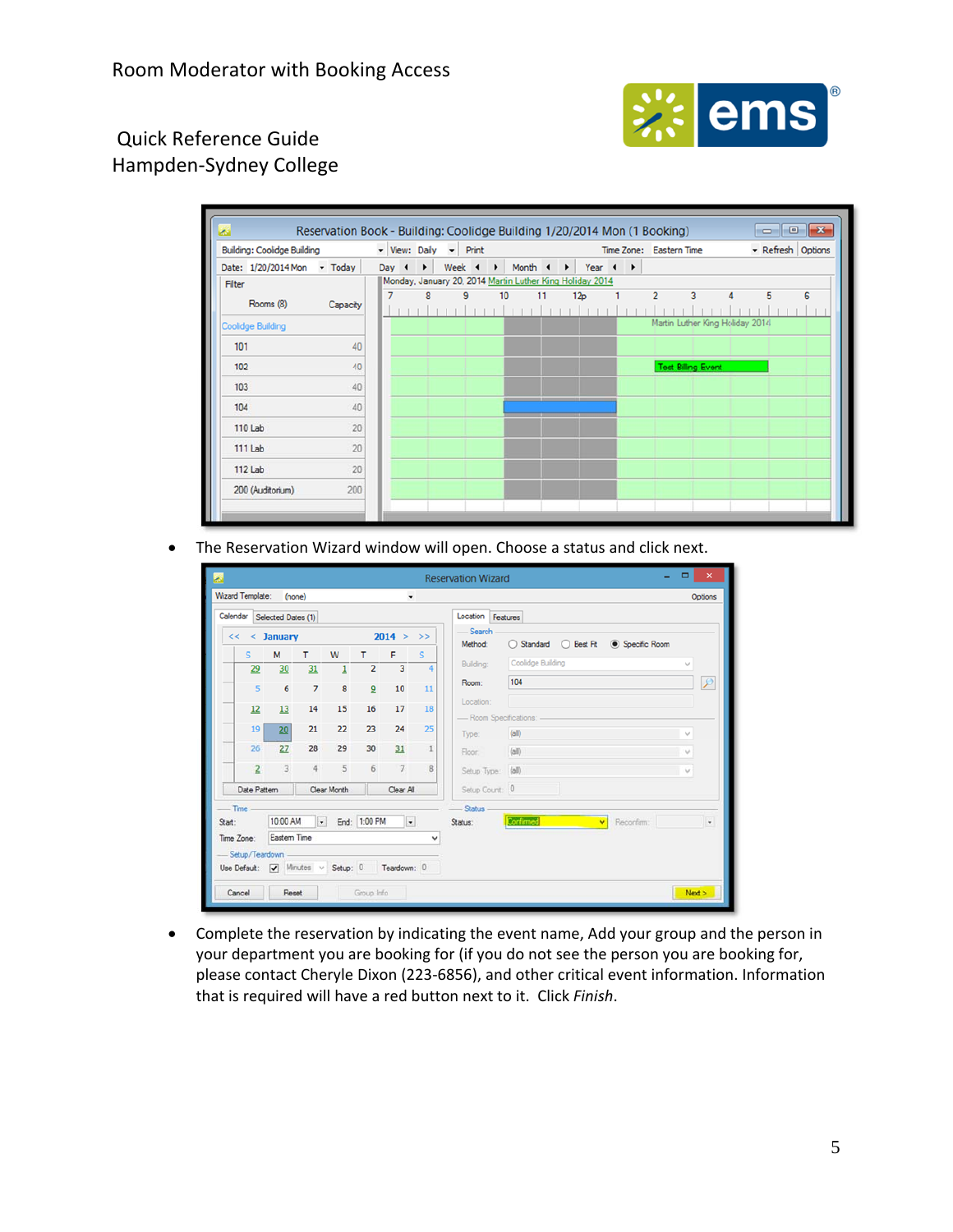Room Moderator with Booking Access



# Hampden‐Sydney College

| 婴                        |                                                |                              | <b>Reservation Wizard</b> |                      |            | $\boldsymbol{\mathsf{x}}$<br>п |
|--------------------------|------------------------------------------------|------------------------------|---------------------------|----------------------|------------|--------------------------------|
| Wizard Template:         | (none)<br>$\omega$                             |                              |                           |                      |            | Options                        |
| Event -                  |                                                |                              |                           |                      |            |                                |
| Event Name:              | Advisee Meeting                                |                              | VIP Event:                |                      |            |                                |
| Event Type:              | Meeting                                        | ٧                            | Source:                   | Phone                | v          |                                |
| - Group/Contacts         |                                                |                              |                           |                      |            |                                |
| Group:                   | Chemical Engineering                           |                              |                           | $\Omega$<br>٧        |            |                                |
| 1st Contact:             | Carolyn Bertozzi                               | $\overline{\mathbf{S}}$<br>Ÿ | Phone:                    | 123.444.5555<br>Fax: | ۰          |                                |
| Temp Contact:            |                                                |                              | Email Address:            | carolyn@mit.edux     |            |                                |
| <b>Business Manager:</b> | (none)                                         | ٧                            | Phone:                    | Fax:                 |            |                                |
| Temp Contact:            |                                                |                              | Email Address:            |                      |            |                                |
| Room Setup<br>Billing    | Other<br><b>User Defined Fields</b><br>Virtual |                              |                           |                      |            |                                |
| Setup Type:              | Classroom Style                                | ٧                            |                           |                      |            |                                |
|                          |                                                |                              |                           |                      |            |                                |
| Setup Count:             | 10                                             |                              |                           |                      |            |                                |
|                          |                                                |                              |                           |                      |            |                                |
|                          |                                                |                              |                           |                      |            |                                |
|                          |                                                |                              |                           |                      |            |                                |
|                          |                                                |                              |                           |                      |            |                                |
| Cancel                   | Group Info                                     |                              |                           |                      | < Previous | Finish                         |

**Add Furniture or Other Resources to an Event**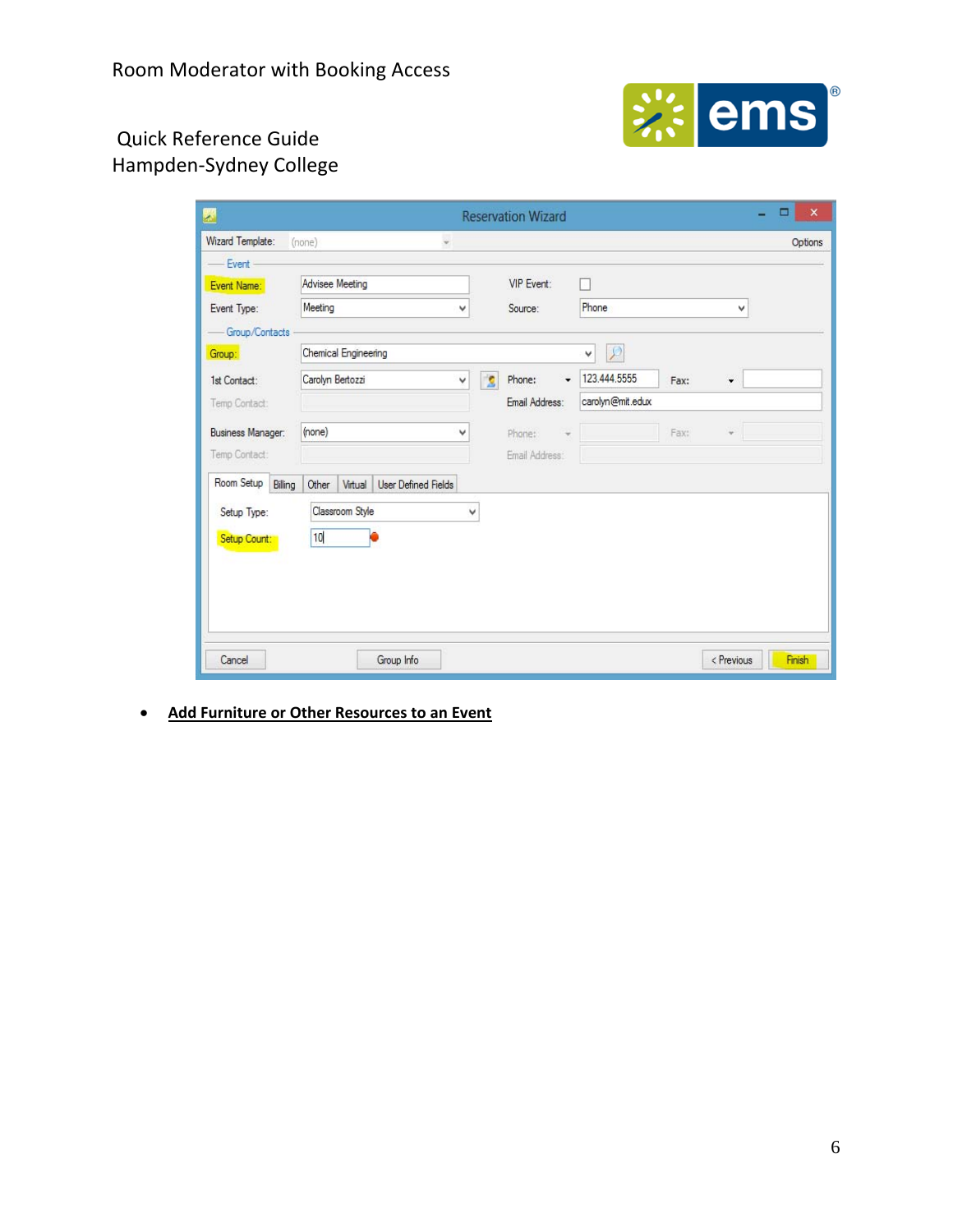

 Select the booking level for the appropriate date and location that you would like to add a resource to.

| Navigator - Organizational Meeting (Reservation No. 734) (Booking No. 3318)                 |                                                                                                                                         |                                                                                                                                                                   |                                 |
|---------------------------------------------------------------------------------------------|-----------------------------------------------------------------------------------------------------------------------------------------|-------------------------------------------------------------------------------------------------------------------------------------------------------------------|---------------------------------|
| Open Reservation                                                                            |                                                                                                                                         |                                                                                                                                                                   | Refresh Settings<br>Print       |
| <b>E-</b> Crganizational Meeting (Reservation No. 734)<br>E-18/24/2012 Fri 1:00 PM - 02.110 | Attachments (0)<br>Comments (0)<br><b>Booking Summary</b>                                                                               | <b>B</b> History<br>Reminders (0)                                                                                                                                 |                                 |
|                                                                                             | 8/24/2012 Fri<br>Date:<br>$1:00$ PM - 2:00 PM<br>Reserved:<br>Event:<br>1:00 PM - 2:00 PM<br>Setup Type: Workspace<br>Booking No.: 3318 | Event Name: Organizational Meeting<br><b>DEN-02.110</b><br>Location:<br>Event Type:<br><b>Meeting - Internal</b><br><b>Confirmed</b><br>Status:<br>Setup Count: 0 | Edit<br>Confirmation<br>Outlook |
|                                                                                             | Booking Details (1)                                                                                                                     |                                                                                                                                                                   |                                 |
|                                                                                             | Service<br>Category<br>Start                                                                                                            | End                                                                                                                                                               | New                             |
|                                                                                             | Room Charge (none)                                                                                                                      |                                                                                                                                                                   | Edit                            |
|                                                                                             |                                                                                                                                         |                                                                                                                                                                   | Delete                          |
|                                                                                             |                                                                                                                                         |                                                                                                                                                                   | <b>Tools</b>                    |
|                                                                                             |                                                                                                                                         |                                                                                                                                                                   | Items                           |
|                                                                                             |                                                                                                                                         |                                                                                                                                                                   | Print                           |
|                                                                                             |                                                                                                                                         |                                                                                                                                                                   | Close                           |

- Click the New button in the bottom right-hand portion of the window and select the category of resources that you would like to add for this event. OR right click on the booking listing on the left hand side of the screen, then scroll to "new" and select the appropriate category.
- A pop up Resource Window will appear. In this example the Category of Multimedia & Equipment was selected.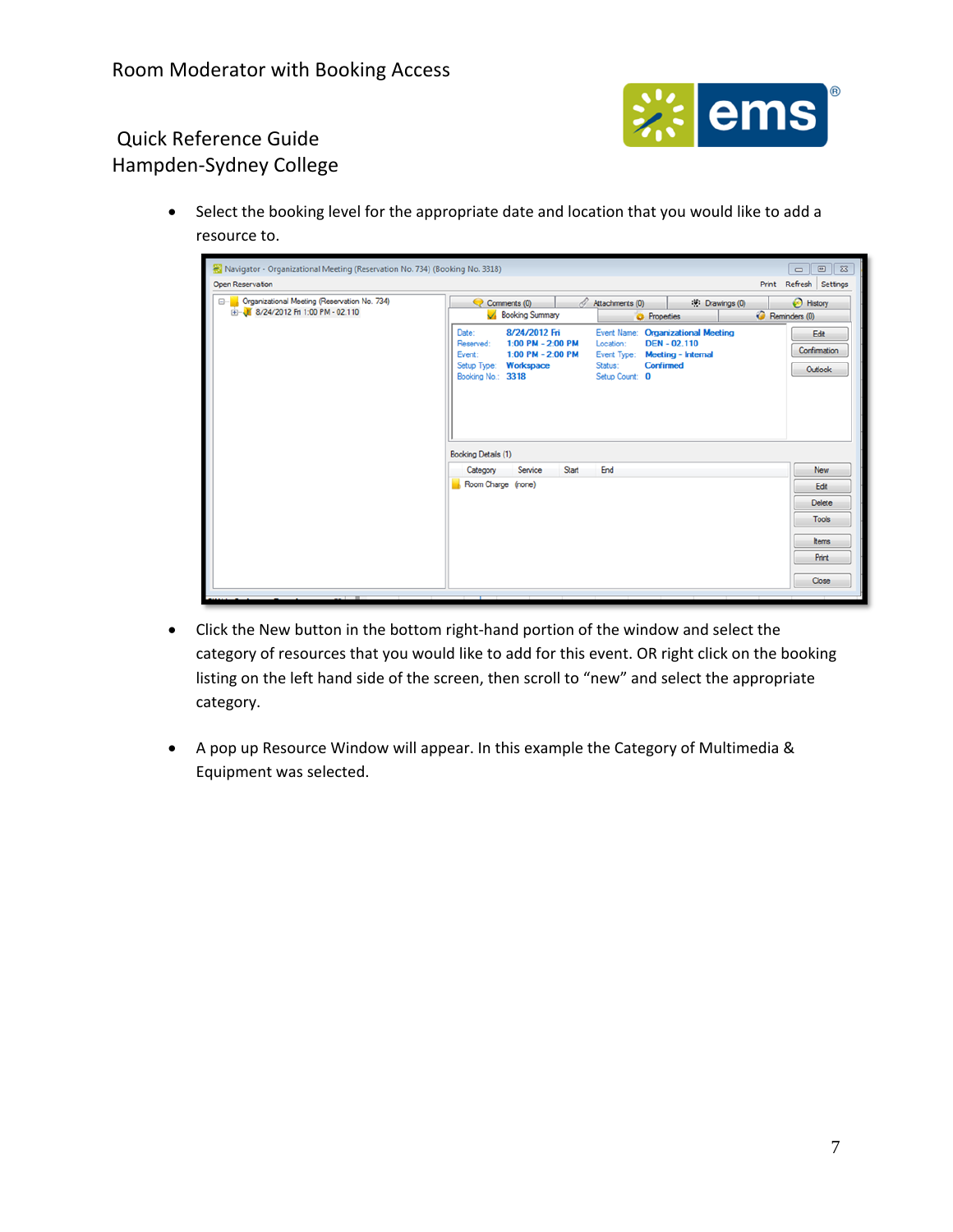



 Select the item that you would like to add, insert the quantity in the quantity field, and click Select to add the item to this event.

#### **TIPS:**

#### **To Add Reservations directly into EMS:**

- ‐ Use *Wizard* to add a recurrence, a multi‐room reservation or to search for specific availability by filter options:
	- o Standard Fit EMS searches for room(s) that are available on ALL dates/times requested
	- o Best Fit EMS find rooms that are available on one or more dates/times requested for you to mix and match rooms across dates requested
	- o Specific Room You choose a specific room
- ‐ Use *Book* to add single day/single time reservations, if you find it easier than using the Wizard.

#### **To Search for existing reservations.**

- ‐ Use *Navigator* to open a recently closed reservation or to search by reservation number.
- ‐ Use *Browser* to supply filter criteria and receive a *list* of results.
- ‐ Use *Calendar* to supply filter criteria and receive a *grid* of results.

#### **Within the Navigator:**

- ‐ Use Tools > Wizards to change a property (e.g., room, status, booking detail) on more than one booking at the same time.
- ‐ Use Comments to attach notes about why something was done.

#### **All Users should set the following Options:**

‐ In Navigator > Settings > Options